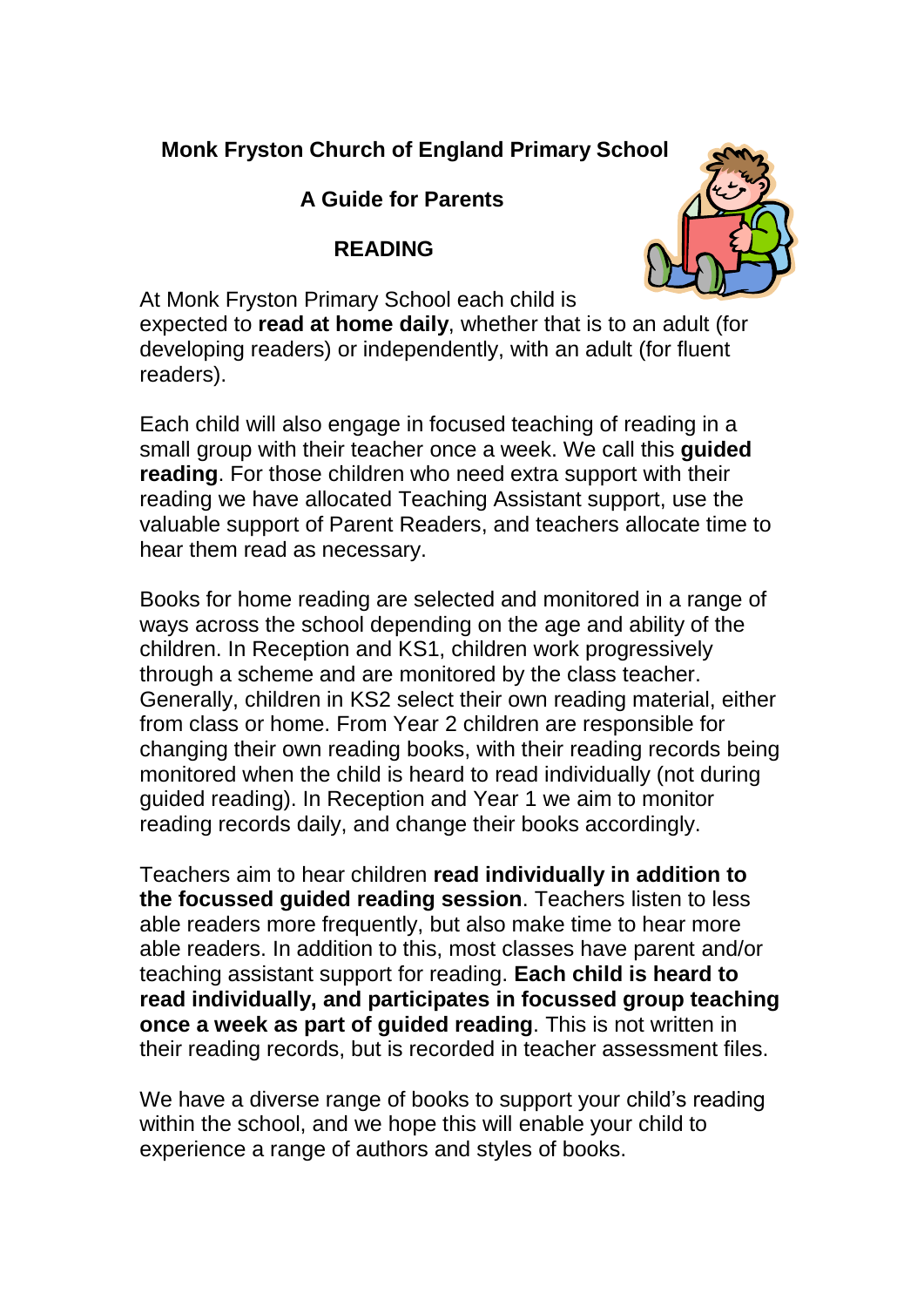In terms of reading, we want children to be able to:

• Enjoy reading and see it as a pleasurable leisure activity, as well as a means of following instructions and finding things out.

• Have the reading skills necessary to read a range of text types for pleasure and for information.

To be confident and competent readers, children need to have access to a range of reading experiences:

#### **Guided Reading**

Each class, from Reception to Year 6, engages in a Guided Reading session daily. The class teacher focuses with one small group each day, and tailors the teaching to their needs. This is an opportunity for the teacher to hear readers, and teach reading skills (either decoding or comprehension as appropriate). The other children within the class will engage in other independent learning activities, which may be reading based or linked to learning in other areas of the curriculum.

Guided reading allows the teacher an opportunity to teach reading skills in a small group situation, allowing greater focus on developing skills, rather than just 'hearing readers'.

## **Reading at Home**

At Monk Fryston Primary School we know how important it is for teachers and parents to work together to give your child the best start. Reading together at home is one of the easiest but most important ways in which you can help your child.

As you share books you are helping improve your child's reading skills and also showing them how important and enjoyable reading is.

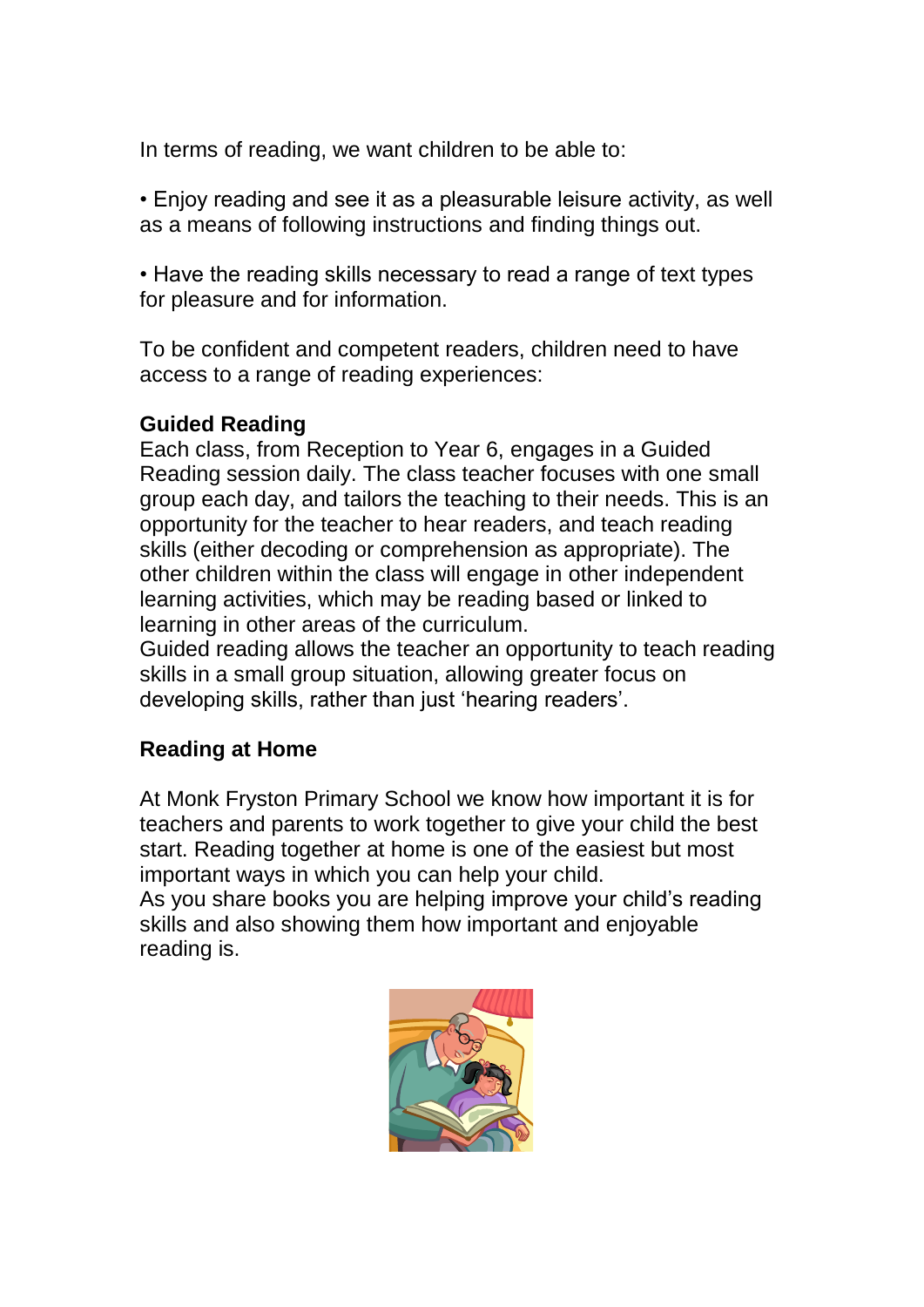## **Supporting Reading at Home**

- 1. Find a place to sit together that suits you both
- 2. Try to read for at least 5 to 10 minutes a day and once over the weekend. Encourage it as a pleasurable experience. Find some time to talk about the book as well as reading it:
- Start with the title, look at the cover and briefly chat about what you might find inside.
- At the bottom of each page, encourage your child to predict what might happen next.
- If your child gets stuck, ask what word would fit best, ask them to sound it out (if appropriate), or simply supply the word yourself.
- What happened in the story? Does this remind them of anything in their lives or anything they have read before?
- Did they think the book was funny? Did they spot any interesting words and phrases? Did they enjoy the book?
- 3. Read to your child. You can help your child to understand the emphasis of particular parts of the story.
- 4. Encourage your child to retell the story you have just shared. This will give you an idea of how much they have understood.
- 5. Do not condemn the book as 'too easy' or 'too hard'. Children need a range of reading materials. Any 'easy' book helps them to relax with reading. A difficult book can be read to your child. Both are important.
- 6. If your child misreads a word without changing the meaning, e.g. 'Dad' for 'Father', accept it. If they hesitate, repeat a word or leave one out, say nothing provided the meaning is not lost. If they say a word which does change the meaning, or they are simply stuck, you can help them by;
	- Pointing to the picture if it is relevant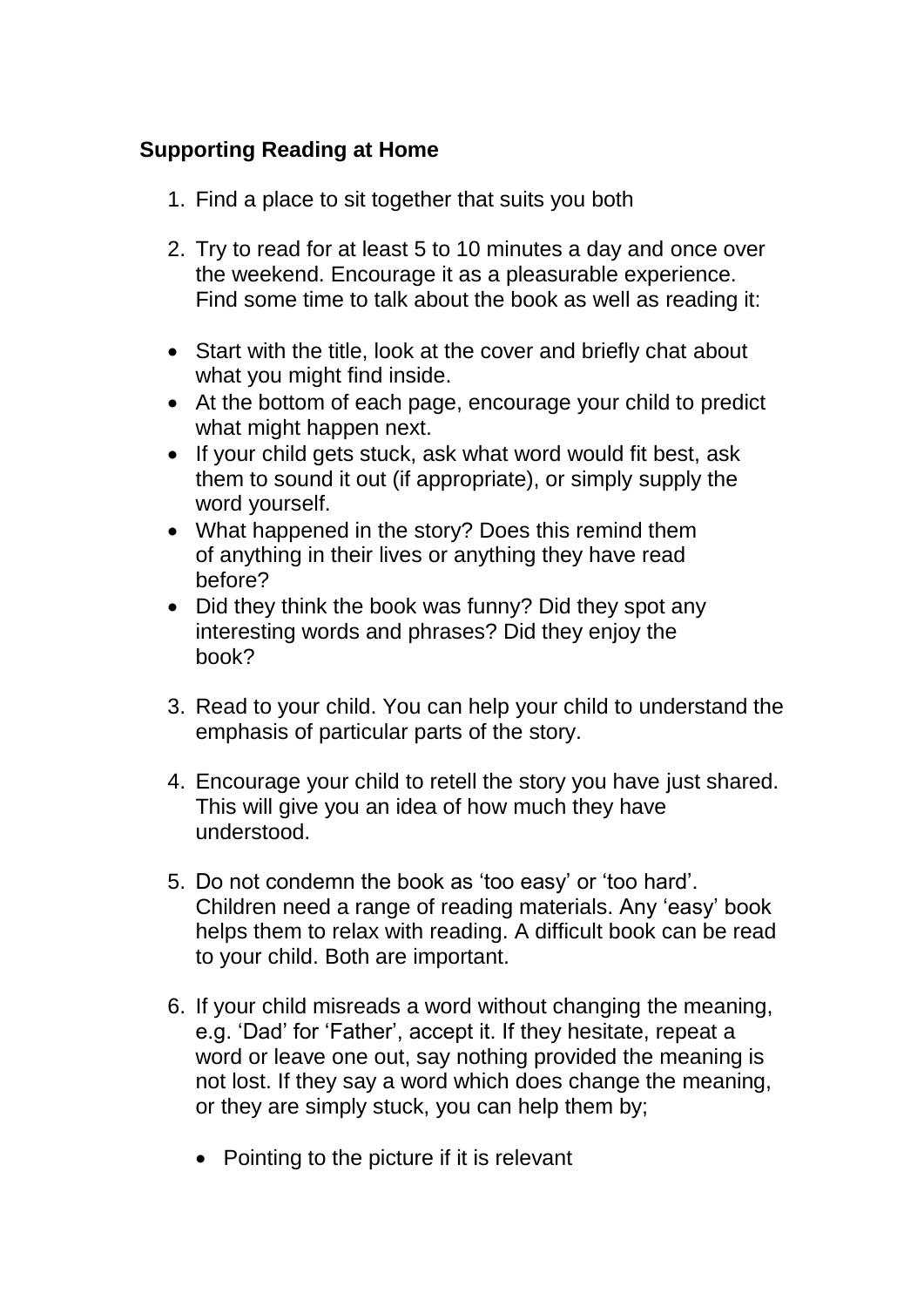- Asking a question to remind them of the context, e.g. 'Where did they say they were going?'
- Re-reading the sentence up to the unknown word to remind them of the context
- Saying or pointing to the first letter of the word
- Telling your child the word to avoid losing momentum
- If the word can be read easily by sounding out the letters, encourage them or help them to do this

Pause, Prompt and Praise

**PAUSE** to help them work out the new words **PROMPT** by using some of the techniques mentioned **PRAISE** them for trying whether they are right or wrong

#### **It is important to use as many clues as possible to help your child when they encounter difficulty.**

# **After Reading**

Talking about the book with your child at the end will help your child in their enjoyment and understanding of the book.

- Did you enjoy that book? Why? Why not?
- Who was your favourite character? Why?
- Which part did you like the best? Why?
- Was there any part you didn't like? Why?
- Would you choose this book/story again?

# **Which books are best?**

- Books your child likes.
- Books suggested by your child's teacher
- Books your child chooses from a library or bookshop that they want to read
- Never be afraid of re-reading books

## **What else can your child read?**

- Comics
- Magazines
- Travel brochures
- Instructions or recipes
- What's on television tonight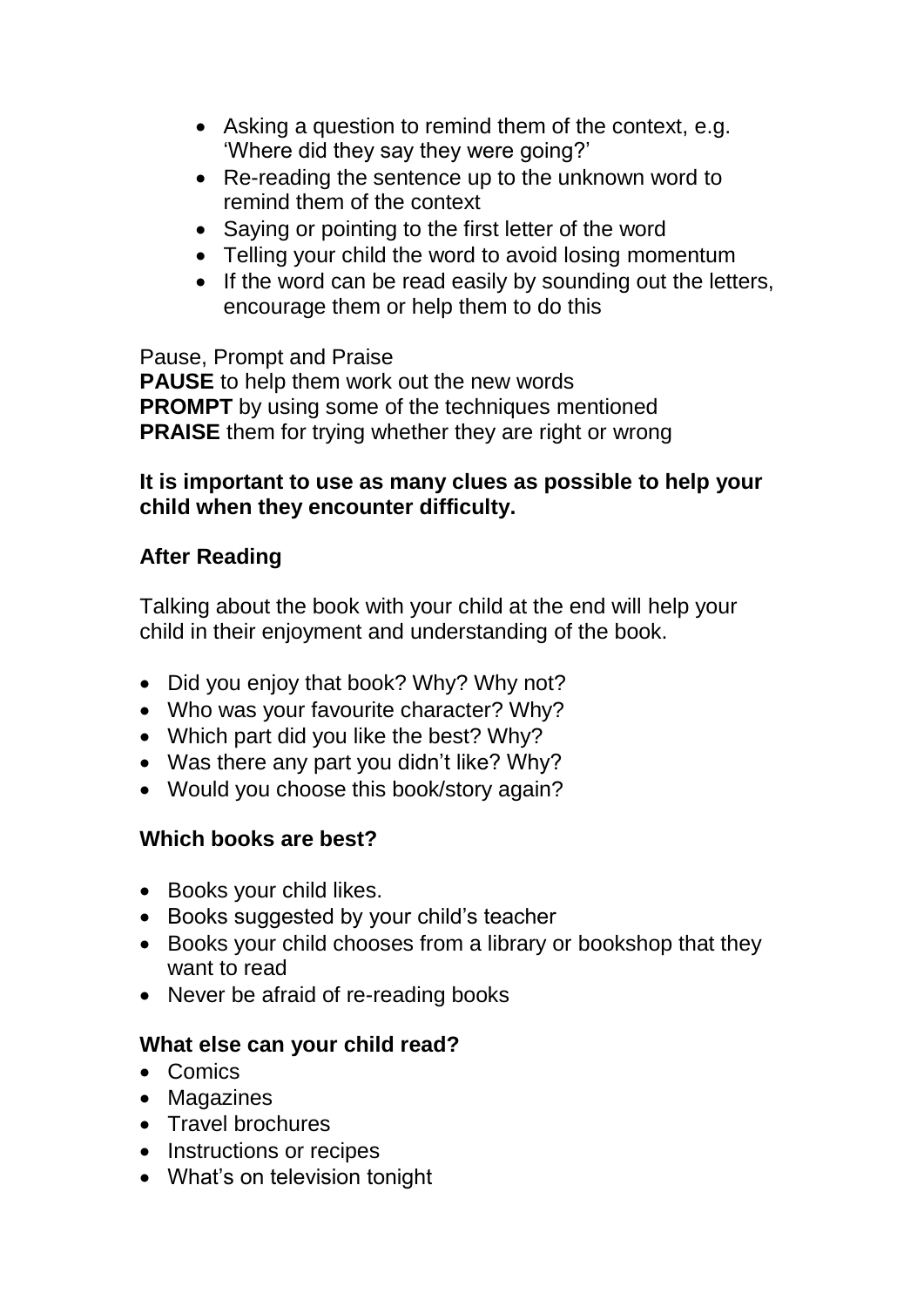- Information books
- Manuals
- Newspapers
- Poems
- Taped/CD/Recorded stories
- Sports Reports
- Shopping lists…..

# **My child is a good reader. Can I still help?**

# **YFS!**

Although children will often want to read in their heads when they become fluent readers and you should not insist on too much reading aloud, there are still many things that you can do. Discuss with them what they have read – about the character, about the plot, about the important parts of the story, about what they have learnt from the information, about their feelings as they read the story… For example;

- Which part of the story did you like best? Why?
- What do you think will happen next?
- Would you like X as a friend? Why?
- What do you think X should have done when..?
- How do you think the story will end?
- Was the information detailed enough?

Encourage them to think about the way the book has been written; the print, the layout and the illustrations.

Take your child to the library

Help your child to choose books

Try reading bits of a book together into a tape recorder using different voices!

## **My child won't read, no matter what I do. How can I help?**

- Read to your child as much as possible
- Don't make an issue out of it
- Talk to your child's class teacher
- Working together will help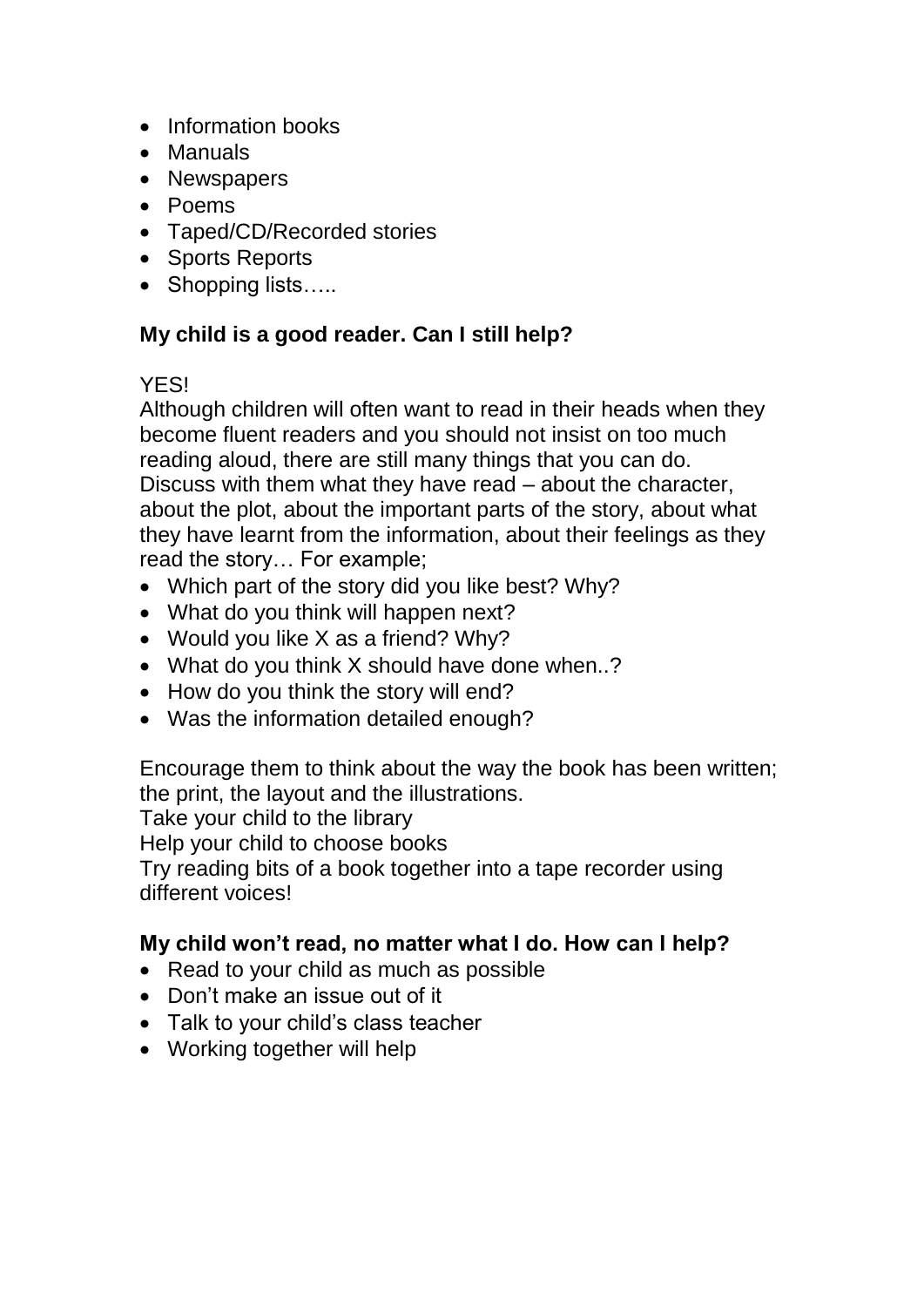#### **Helping with reading: ages 5 to 7**

#### **How to encourage your child to read:**

**Read yourself!** Set a good example by sharing your reading. Let your children see that you value books and keep them at home.

**Keep books safe.** Make your child their own special place to keep their books. Show them how to turn pages carefully.

**Point out words all around you.** Help your child to read the words around them: on food packets in the supermarket, on buses, in newspapers, in recipes.

**Visit your library** – it's free to join! All libraries have children's sections. Many also have regular storytelling sessions.

**Make time to read.** Read a bedtime story with your child every night. Encourage them to share reading with grandparents, brothers and sisters and aunts and uncles.

**Keep in touch with school.** Make sure your child swaps their home reading books regularly at school and try to make a regular time slot of about 10 minutes to hear them read.

**If English is not your family's first language:** You can buy dual language books. You can talk about books and stories in any language.

#### **How to help with reading**

**Be positive.** Praise your child for trying hard at their reading. Let them know it's all right to make mistakes.

**Turn off the TV!** It's easier for your child to concentrate if there are no distractions.

**Give them time**. Let them make a guess before you tell them the word. Help them to get the first sound or try breaking the word up into smaller sections.

**Point with a finger.** Encourage them to follow the words with their finger.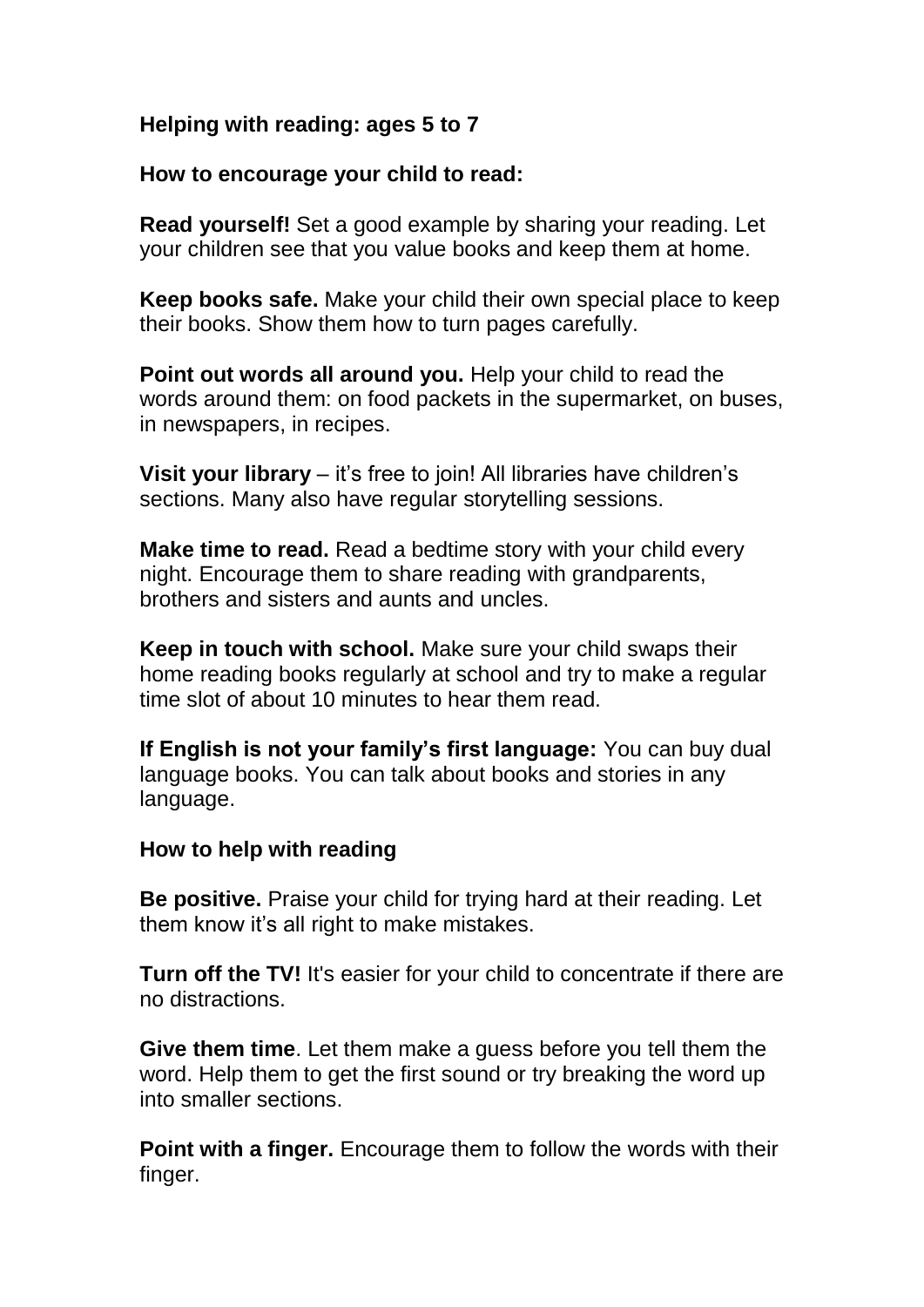**Don't make them try too hard!** It doesn't matter if you have to tell them the word sometimes.

Let them read their favourites. It's good practice to read the same books over and over again.

**Ask lots of questions.** Check they understand the story by asking them questions about what happens. Use the pictures to explain what's happening.

**Don't read for too long.** A good fifteen minutes is better than a difficult half hour.

#### **Activities to try at home**

Organise a treasure hunt around the house on a rainy day. Give your child a list of things that they can find in the house and see how quickly they can collect all the items.

Create a monster dictionary by making up names of frightening monsters that begin with different letters

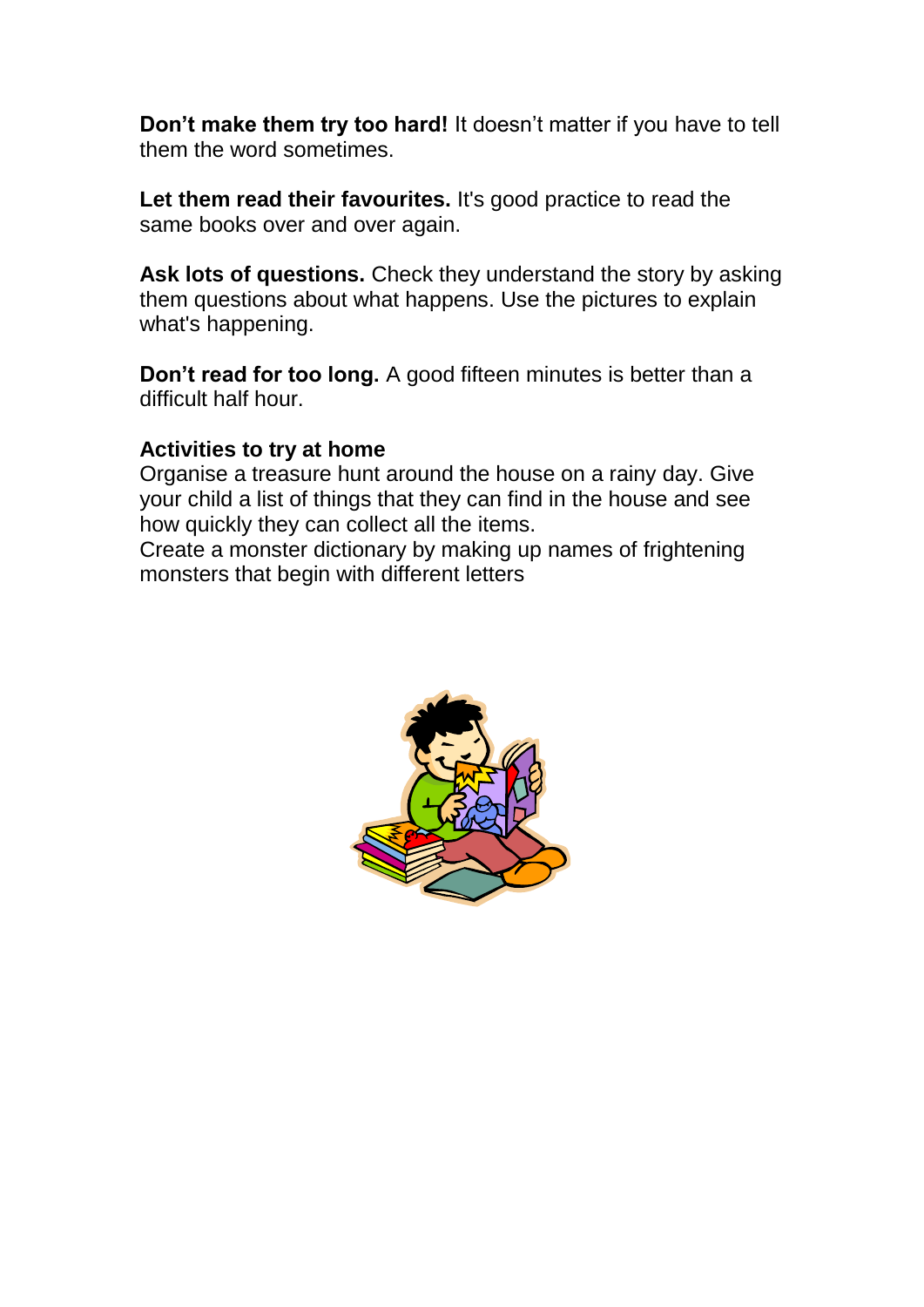#### **Helping with reading: ages 7 to 11**

#### **How to encourage your child to read:**

**Read yourself!** Show a good example by talking about the reading you do at work and at home. Let your child know that reading is an important part of your life.

**Keep books safe.** Make your child their own special place to keep their books in their bedroom.

**Visit your library** – it's free to join! As well as taking out story books, use visits to the library as a time to find books and CD ROMs about your child's hobbies and interests.

**Make time to read.** Set aside a time for reading for the family – after school or before bedtime. Encourage independent reading but don't be afraid to still tell a bedtime story.

**Don't just read books.** Encourage your child to read newspapers, TV guides, comics and magazines. Ask your child to find out information from the Yellow Pages, the Internet, cookery books, etc.

#### **Let your child read with younger children.**

Encourage them to read to other members of the family.

**Keep in touch with school.** Make sure your child swaps their home reading books regularly at school

**Make a regular time slot** of about 15 minutes to read with them or talk about a book.

**If English is not your family's first language:** You can buy dual language books. You can talk about books and stories in any language.

#### **How to help with reading**

**Be positive!** Praise your child for trying hard at their reading. Let them know it's all right to make mistakes.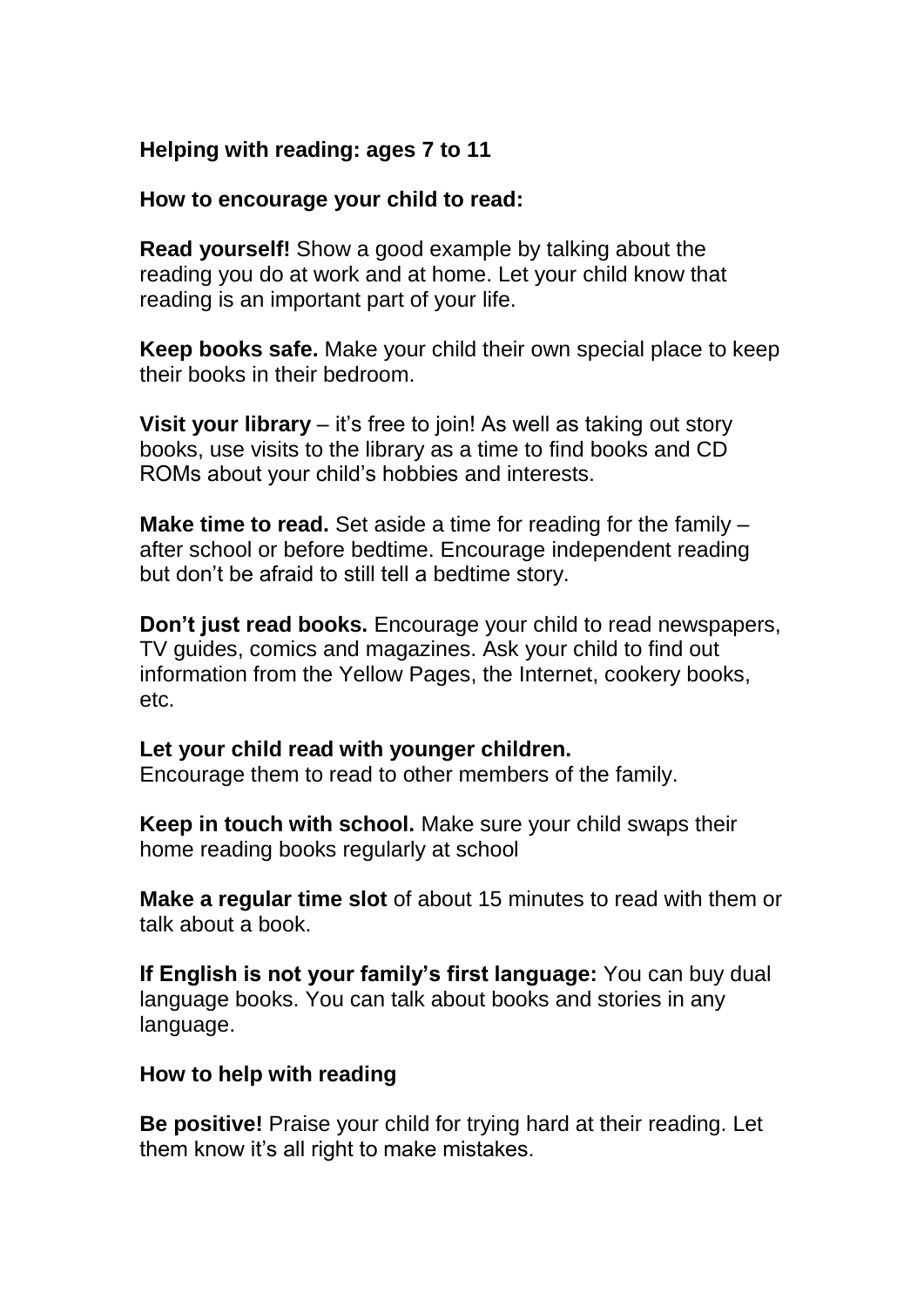**Give them time**. Let them make a guess before you tell them the word. Let them read to the end of the line before correcting their mistakes. It doesn't matter if you have to tell them the word sometimes.

**Spot words inside words.** Help them to spot words they know within larger more complicated words.

Let them read their favourites. Don't worry if they only read one kind of book. If they are really stuck, ask the librarian or teacher to suggest something else they might like.

**Make the story come to life.** Encourage your child to read with expression. This will help them read more fluently.

#### **Ask lots of questions about the story:**

What would you have done if you were…….? Does this book remind you of any thing that has happened to you? Can you guess what is going to happen next?

**Use a dictionary.** Buy a simple dictionary and use it to check the meanings of new words.

#### **Activities to try at home**

Make a scrap book with your child about their favourite star, group or team. Let them cut pictures out of magazines and papers and write their own captions.

Buy a book of crosswords and wordsearches and try to solve them together. Make up your own puzzles to try out on family and friends.

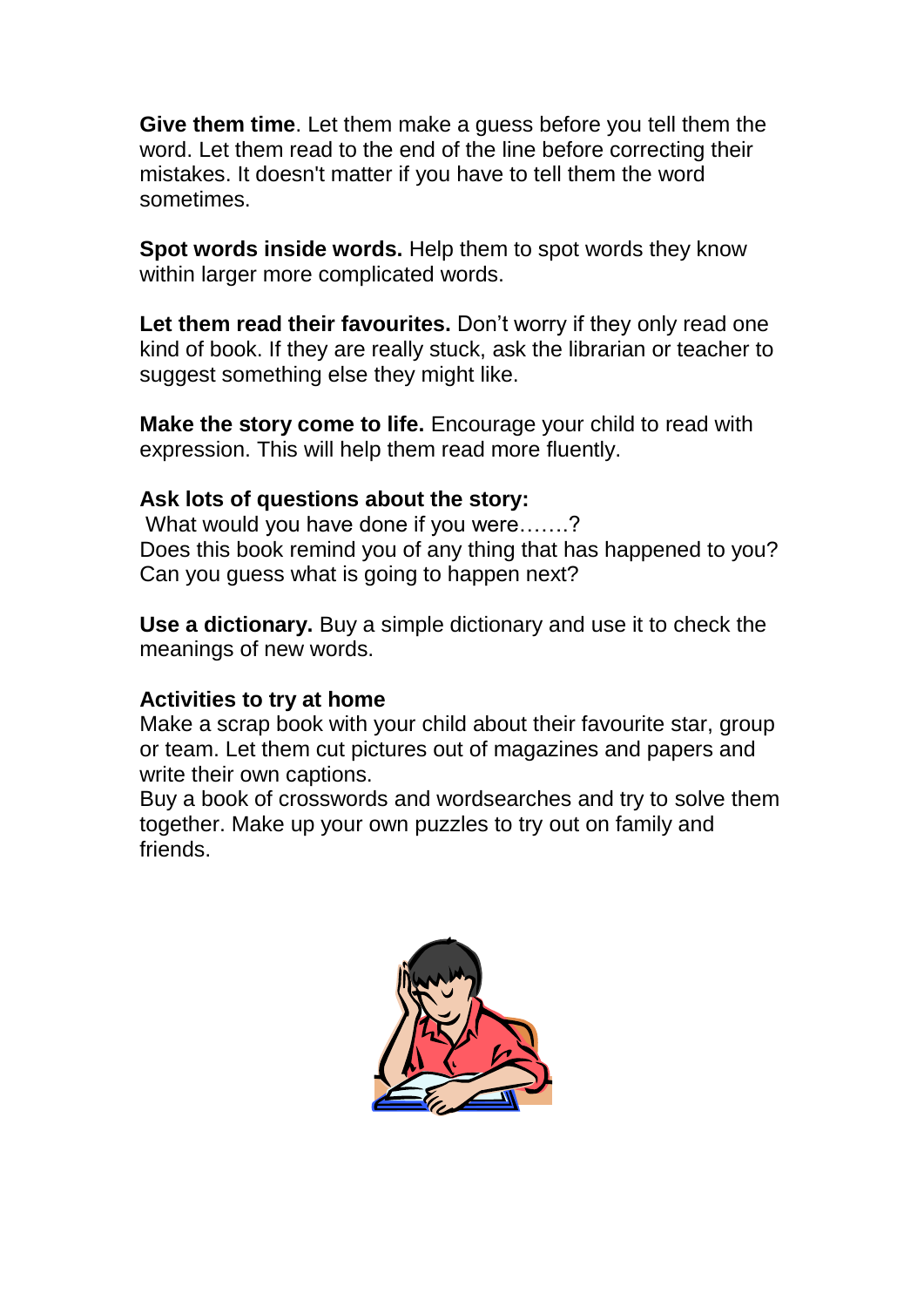# **Books that have worked well with boys**

| <b>Title</b><br>Age                                         | <b>Author</b>                    |
|-------------------------------------------------------------|----------------------------------|
| 3-5 Bumpus, Jumpus, Dinosaur Rumpus                         | <b>Tony Mitton</b>               |
| 3-5 Tom and the Island of Dinosaurs                         | lan Beck                         |
| 4-7 Winnie the Pooh                                         | A. A. Milne                      |
| 5-8 The Giggler Treatment                                   | <b>Roddy Doyle</b>               |
| 5-8 Cool                                                    | Michael Morpurgo                 |
| 5-8 Horrid Henry series                                     | <b>Francesca Simon</b>           |
| 5-8 Robin of Sherwood                                       | Michael Morpurgo                 |
| 5-8 Diary of a Killer Cat                                   | <b>Anne Fine</b>                 |
| 5-8 The Twits                                               | <b>Roald Dahl</b>                |
| 7-9 Vlad the Drac series                                    | Ann Jungman                      |
| 7-9 Big Tom                                                 | Jean Ure                         |
| 7-9 War Boy                                                 | Michael Foreman                  |
| 7-9 Indian in the Cupboard                                  | Lynne Reid Banks                 |
| 8-12 Kensuke's Kingdom                                      | Michael Morpurgo                 |
| 8-12 Joey Pigza Swallowed the Key                           | <b>Jack Gantos</b>               |
| 8-11 Boys Rule books (Rising Stars)                         | Felice Arena & Phil Kettle       |
| 8-10 Measle and the Wrathment                               | lan Ogilvy                       |
| 8-10 The Turbulent Term Of Tyke Tyler                       | Gene Kemp                        |
| 9-12 Krindlekrax                                            | <b>Philip Ridley</b>             |
| 9-12 Lion Boy                                               | <b>Zizou Corder</b>              |
| 9-12   Am David                                             | Anne Holm                        |
| 9-12 Thief in the Village and other stories                 | <b>James Berry</b>               |
| 9-12 Artemis Fowl                                           | <b>Eoin Colfer</b>               |
| 9-12 The Fire Within                                        | Chris d'Lacey                    |
| 9-12 Ice Fire                                               | Chris d'Lacey                    |
| 9-12 I Was a Rat                                            | Philip Pullman                   |
| 9-12 Clockwork                                              | <b>Philip Pullman</b>            |
| 9-12 Aladdin and the Enchanted Lamp                         | <b>Philip Pullman</b>            |
| 9-12 The Adventure series - Lion Adventure; Tiger Adventure |                                  |
|                                                             | <b>Willard Price</b>             |
| 9-14 Stormbreaker                                           | <b>Anthony Horowitz</b>          |
| The Way of Danger                                           | <b>Ian Serrallier</b>            |
| The Fib                                                     | George Layton                    |
| <b>Outernet Series</b>                                      | <b>Steve Barlow and Skidmore</b> |
| <b>Friend or Foe</b>                                        | Michael Morpurgo                 |
| <b>Temple of Tikal</b>                                      | <b>Adam Guillain</b>             |
| <b>Buster Bayliss books</b>                                 | <b>Philip Reeve</b>              |